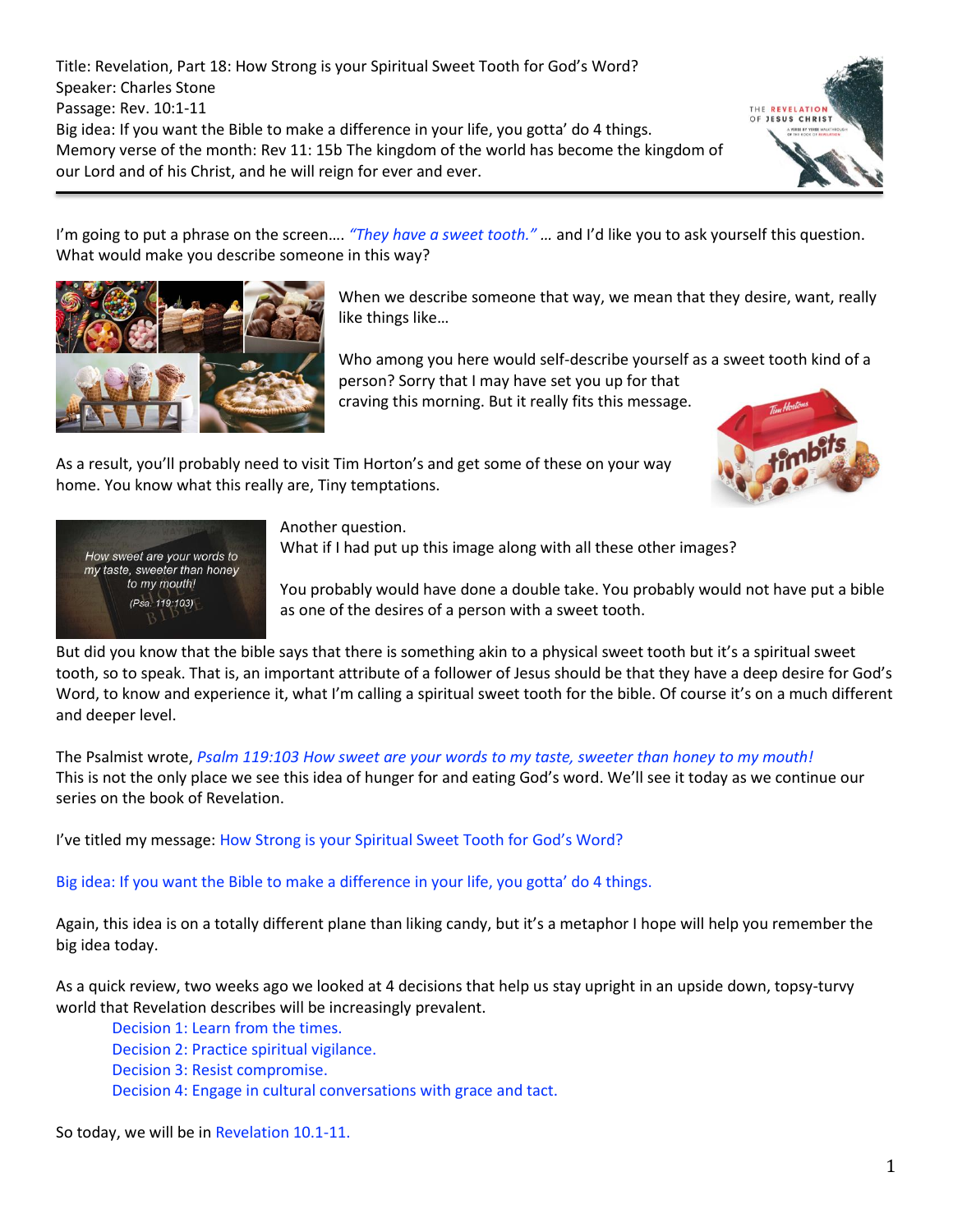Rev. 10:1 Then I saw another mighty angel coming down from heaven. He was robed in a cloud, with a rainbow above his head; his face was like the sun, and his legs were like fiery pillars. <sup>2</sup> He was holding a little scroll, which lay open in his hand. He planted his right foot on the sea and his left foot on the land, <sup>3</sup> and he gave a loud shout like the roar of a lion. When he shouted, the voices of the seven thunders spoke. <sup>4</sup> And when the seven thunders spoke, I was about to write; but I heard a voice from heaven say, "Seal up what the seven thunders have said and do not write it down."

<sup>5</sup> Then the angel I had seen standing on the sea and on the land raised his right hand to heaven. <sup>6</sup> And he swore by him who lives for ever and ever, who created the heavens and all that is in them, the earth and all that is in it, and the sea and all that is in it, and said, "There will be no more delay! <sup>7</sup> But in the days when the seventh angel is about to sound his trumpet, the mystery of God will be accomplished, just as he announced to his servants the prophets."

8 Then the voice that I had heard from heaven spoke to me once more: "Go, take the scroll that lies open in the hand of the angel who is standing on the sea and on the land."

<sup>9</sup>So I went to the angel and asked him to give me the little scroll. He said to me, "Take it and eat it. It will turn your stomach sour, but in your mouth it will be as sweet as honey." <sup>10</sup> I took the little scroll from the angel's hand and ate it. It tasted as sweet as honey in my mouth, but when I had eaten it, my stomach turned sour. <sup>11</sup> Then I was told, "You must prophesy again about many peoples, nations, languages and kings."

#### Rev. 10:1 Then I saw another mighty angel coming down from heaven.

Some believe this refers to Jesus, but others believe it is a mighty angel, which I believe because in Revelation when angels are mentioned they always refer to actual angels. He describes this angel with images of a cloud, a rainbow, the sun, fiery pillars.

#### <sup>2</sup> He was holding a little scroll, which lay open in his hand.

Little scroll also means little book. It was opened. I believe it is a metaphor for God's word.

It's probably a different scroll from the original scroll we've looked at yet it includes events about the end times to be revealed.

#### He planted his right foot on the sea and his left foot on the land, **<sup>2</sup>**

One of the ancient wonders of the world was a giant statue called the Colossus of Rhodes (Rhodes is an island off the coast of Turkey). Remember this book of Revelation was written to 7 churches in what is now western Turkey.

This statue that stood almost 50 meters high including its base, about the height of the statue of Liberty in NYC. 50 years after it was finished an earthquake brought it down but its remnants were still on the ground for centuries and the people knew about this and some maybe had even seen its ruins. So this was quite an image of this might angel appearing to John that would evoke images of power and dominion to the people then, reminding them of God's supreme power over all, land and sea for when you put your foot on something it indicated control over it.

This should encourage us as it reminds us that God is in control in this crazy world.

Then he writes about 7 voices of thunder which probably refers to the voice of God.

### <sup>4</sup> And when the seven thunders spoke, I was about to write; but I heard a voice from heaven say, "Seal up what the seven thunders have said and do not write it down."

This is interesting. We don't know why he was told to not write down what he heard. We don't know what the words were that he didn't record. Perhaps God didn't have him write it down to remind us that there is still a great mystery about the end times, like you only see a part of an iceberg. Some mysteries are so deep that they lie outside of our knowledge and won't be revealed until the end.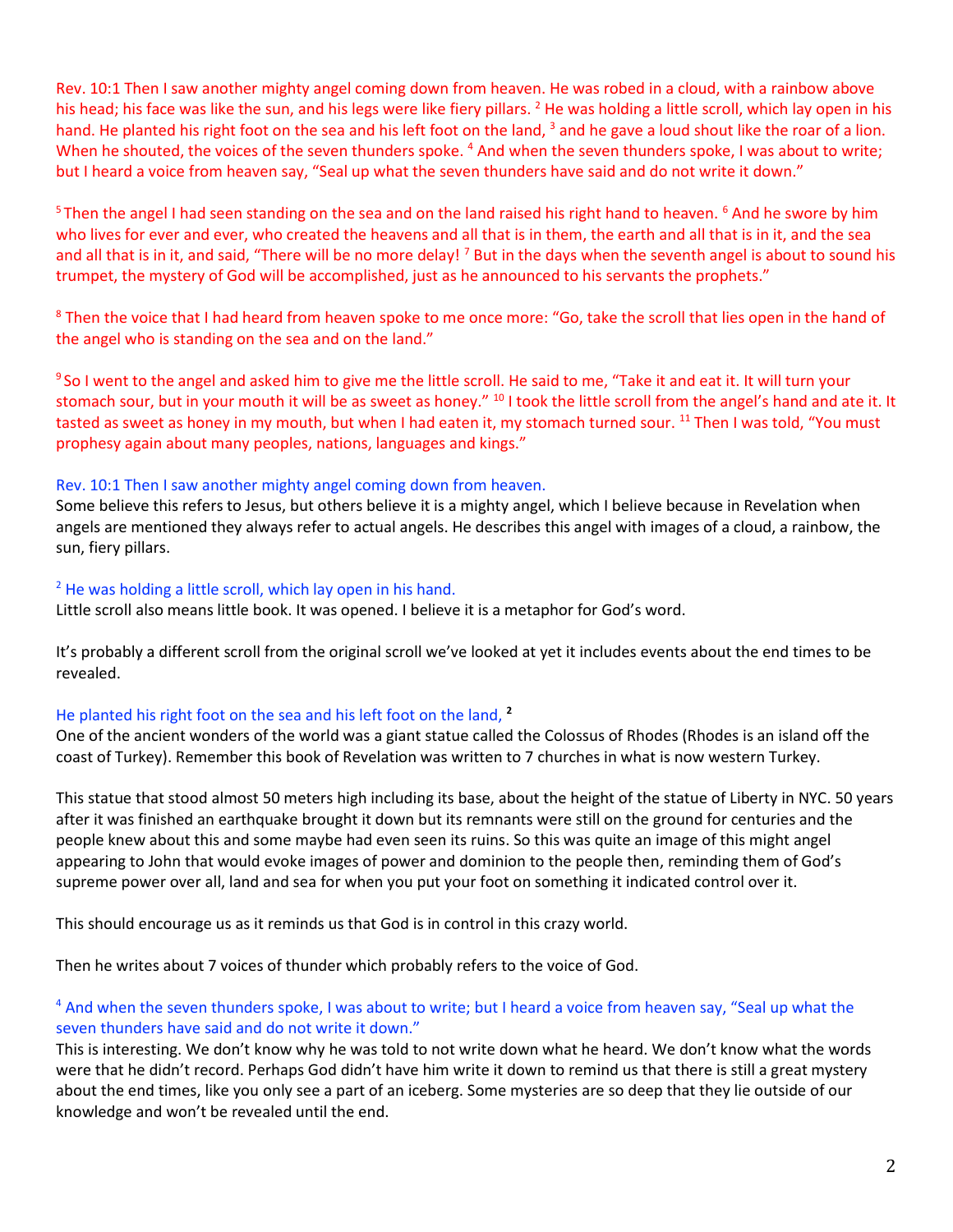The Apostle Paul also refers to a vison he received that he records in *2 Corinthians 12.4, He heard inexpressible things, things that man is not permitted to tell.*

This angel raises his write hand toward heaven and swears to God that the end is soon.

This alludes to the Jewish oath-swearing procedure by raising your right hand to signify that you are telling the truth. Even in some cases in the US and Canada in the past a witness being called to the stand would put their hand on the bible and raise their right and swear to tell the truth.

Now we see something else that is puzzling.

## **6** "There will be no more delay!

Probably every generation has expected Jesus to return in their lifetime, as many today may think he will come in our lifetime. With what's happening in the world, we think certainly Jesus' return is just right around the corner.

But we can't say definitively that he's coming really soon, although it may feel like it. This statement implies that when the necessary conditions have been met Jesus will return.

And time as we know it will end and eternity will begin. In heaven time as we know it will not exist. We will live in a great eternal present.

Now the scene is being set for Jesus' final conquest of satan.

### $<sup>7</sup>$  But in the days when the seventh angel is about to sound his trumpet, the mystery of God will be accomplished, just as</sup> he announced to his servants the prophets."

Again, they mystery of God reminds us that now there is a lot we don't understand. Much is still a mystery, like why it seems that evil is so much in control. But in the end, our questions will be answered, we will understand, and God will make all things right and new. The prophets had prophesied for hundreds of years that a final judgment would come as well as God's restoration of the world.

## *Isaiah 65.17 "Behold, I will create new heavens and a new earth. The former things will not be remembered, nor will they come to mind.*

We should be encouraged that this will be the end result.

<sup>8</sup>Then the voice that I had heard from heaven spoke to me once more: "Go, take the scroll that lies open in the hand of the angel who is standing on the sea and on the land."

This is the third time he describes this mighty angel as standing on the land and the sea to emphasize God's dominion over the world.

<sup>9</sup> So I went to the angel and asked him to give me the little scroll. He said to me, "Take it and eat it. It will turn your stomach sour, but in your mouth it will be as sweet as honey." <sup>10</sup> I took the little scroll from the angel's hand and ate it. It tasted as sweet as honey in my mouth, but when I had eaten it, my stomach turned sour. In the OT Ezekiel and Jeremiah do something similar.

*Ezekiel 3:1-2 And he said to me, "Son of man, eat what is before you, eat this scroll; then go and speak to the house of Israel." <sup>2</sup> … So I ate it, and it tasted as sweet as honey in my mouth.*

*Jeremiah 15:16 When your words came, I ate them; they were my joy and my heart's delight, for I bear your name, O LORD God Almighty.*

One scholar said this, "It may well be that behind these words lies a Jewish educational custom. When a Jewish child was learning the alphabet, it was written on a slate in a mixture of flour and honey. The child was told what the letters were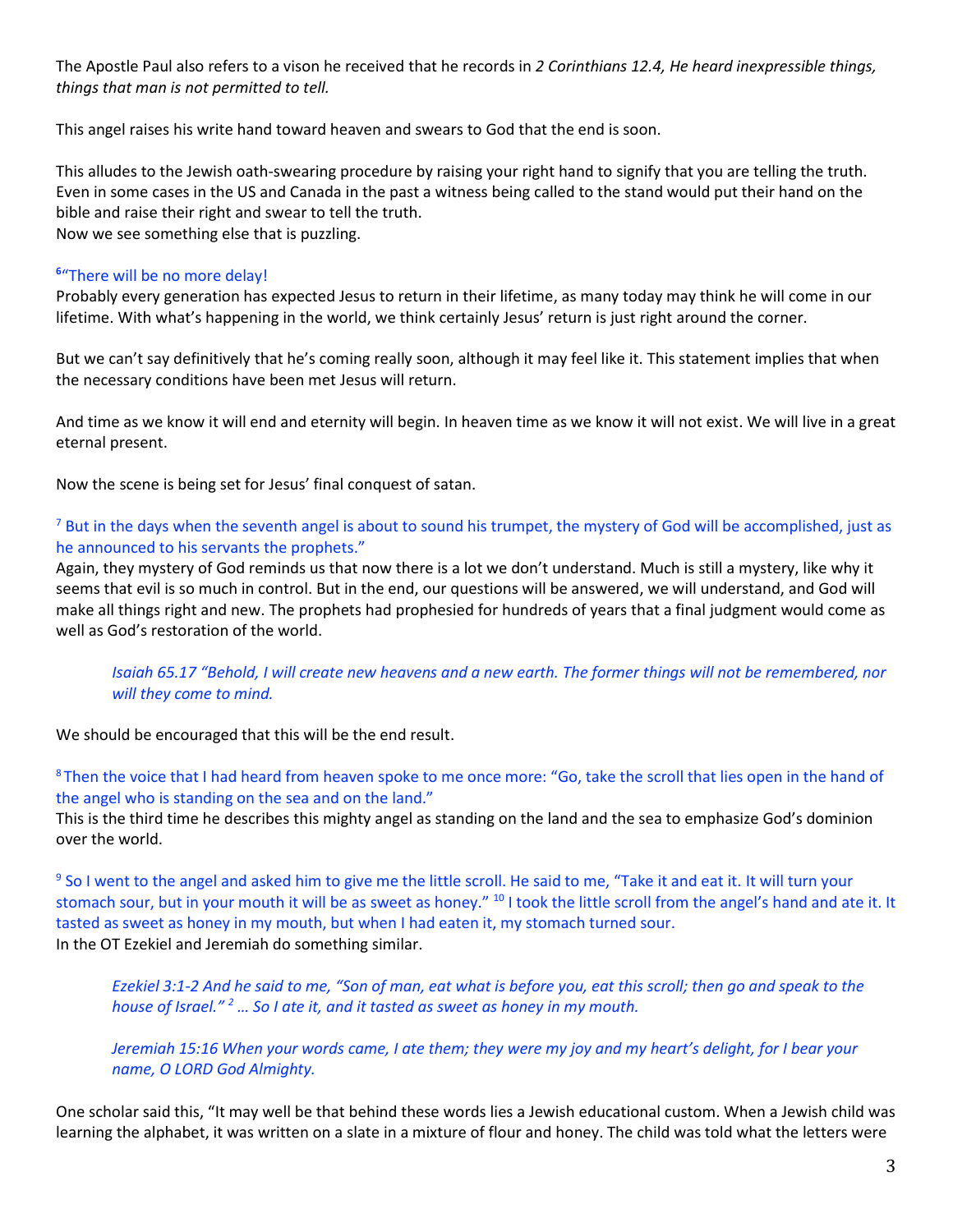and how they sounded. After the original instruction, the teacher would point at a letter and would ask: 'What is that, and how does it sound?' If the child was able to answer correctly, the letter could be licked off the slate as a reward!

So, when the prophet and the psalmist speak about God's words and judgments being sweeter than honey, it may well be that they were thinking of this custom. $^{1}$ "

This little scroll symbolizes God's word, and our hunger for it. God's word feeds our soul like food feeds our bodies. When a person receives God's word, believes him who sent it, there is joy and sweetness. For those who reject it's message, it seems sour, distasteful, and unbecoming.

Why would I want to give up what I like doing even though your bible says it's sin? I like it. God's word is greeted with a response anywhere from a yawn to outright antagonism.

Recently Tiffany and I went to a local grocery store to get some groceries. In the car we keep these packets that Tiffany has put together that includes a bottle of water, a protein bar, a pair of socks, a gospel tract and couple of dollars. She will give this to homeless people she sees.

We saw homeless guy holding a sign and he was baking in the sun. She gave it to him and we went into the store. As we walked out and put our groceries in the car, I felt prompted to talk to the guy. So I went back and asked him his story, briefly shared the gospel with him, and asked him if he'd ever heard that story of Jesus before. His response was 'yea.' I encouraged to consider the Gospel, gave him a few more dollars, and went back to my car. His response was pretty much a yawn. People will receive the word of God in different ways, some with joy, some with antagonism, and some with indifference.

Let's go back to our Big idea: If you want the Bible to make a difference in your life, you gotta' do 4 things.

**1. Take the initiative to engage God's Word.** Two times John was told to take the scroll. He wasn't forced. He had to choose to do this odd thing of taking and eating a scroll. He had to make a choice to reach for it and take it. In a similar way you and I must make the effort and take the initiative to take in God's word. It won't happen on its own. You need a plan on how you will engage: devotional time when you read and study God's word, when you come to church to hear God's word taught, when you get in a group to study it with others. If you were to write down what you currently do to engage God's word, what would you write?

Would what you wrote down be pretty sparse, reflect a haphazard approach, indicate that maybe you're not that hungry for God's word or would it reflect a thought out, intentional plan that reflects a significant commitment to and hunger for God's word? Stuff doesn't get done in life without intentionality.

Take the initiative to engage God's word.

**2. Enjoy the message of God's Word.** The scroll was sweet to him. The Gospel is good news. The word of God is meant to encourage us at multiple levels. Listen to how the Psalmist describes God's word as sweet to us, from Psalm19.

*Psalm 19:7 The law of the LORD is perfect, reviving the soul. The statutes of the LORD are trustworthy, making wise the simple. <sup>8</sup> The precepts of the LORD are right, giving joy to the heart. The commands of the LORD are radiant, giving light to the eyes.*

<sup>1</sup> Barclay, W. (2004). *[Revelation of John](https://ref.ly/logosres/ndsb87rev02?ref=Bible.Re10.8-11&off=1502&ctx=!%E2%80%99+(Psalm+119:103).+~It+may+well+be+that+)* (Vol. 2, p. 65). Louisville, KY; London: Westminster John Knox Press.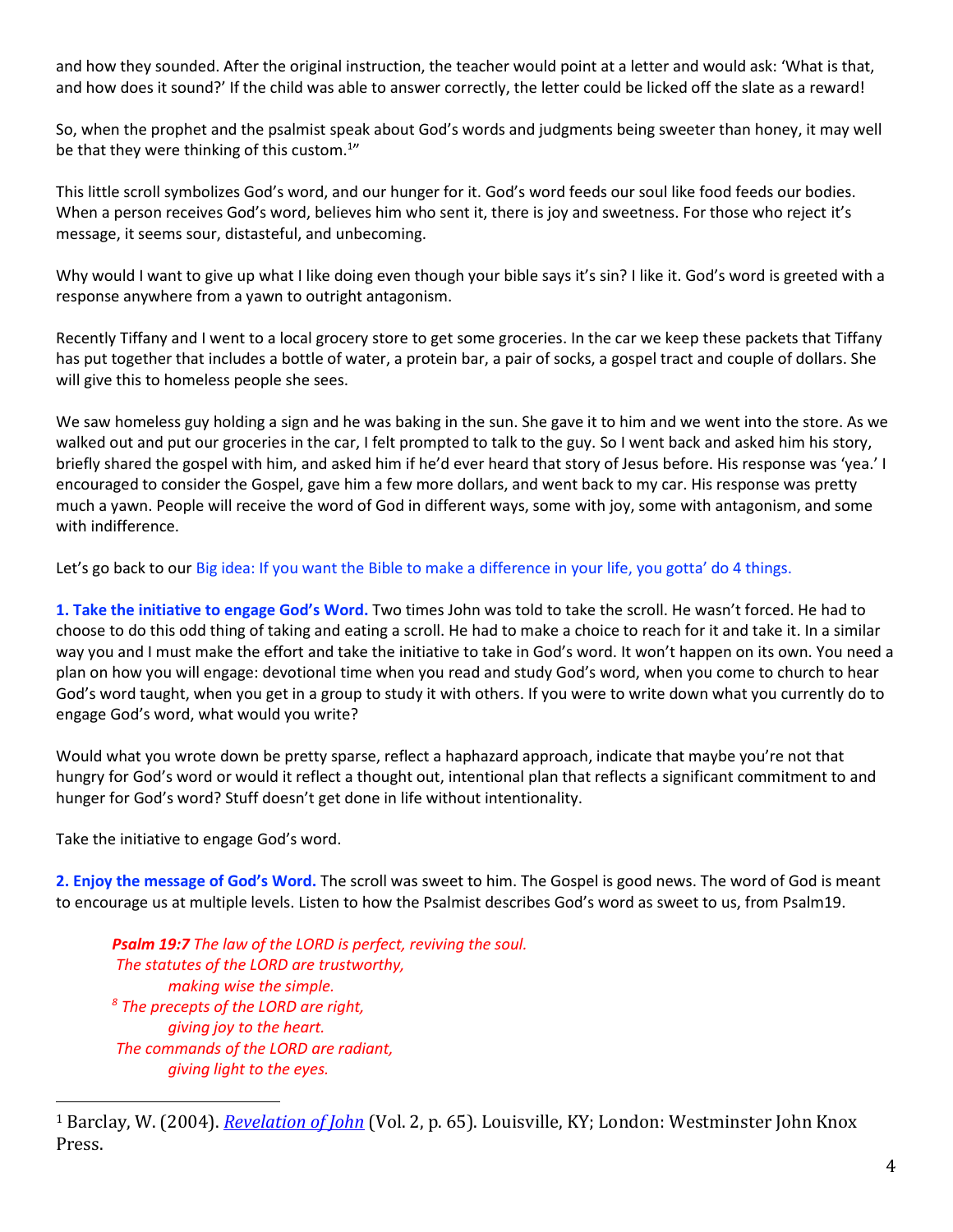*<sup>9</sup> The fear of the LORD is pure, enduring forever. The ordinances of the LORD are sure and altogether righteous. <sup>10</sup> They are more precious than gold, than much pure gold; they are sweeter than honey, than honey from the comb. <sup>11</sup> By them is your servant warned; in keeping them there is great reward*

Enjoy and appreciate how it lifts our soul and encourages us. But, it's not like eating cake, like that kind of sweet tooth. When we eat a piece of chocolate cake, it's totally for our benefit because it tastes good.

Here's the balance to the word picture of a physical sweet tooth. A physical sweet tooth is all about my enjoyment of the sweet taste in the cake or candy. A spiritual sweet tooth, however, includes the blessings to our soul and spirit when we engage it, but it also makes demands of us that often don't seem so sweet sometimes. Although obedience gives us peace, obedience may also bring difficulty. Remember a key point about revelation is that suffering and persecution of Christians who fully obey God is inevitable. And that, in a sense, is sour.

**3. Obey the hard parts of God's Word.** He said that in his stomach it was sour. There are three levels here.

> Level 1: Revelation tells us that believers will face a formidable ordeal as we get closer to the end times. Persecution will increase and that's sour. It will be more and more costly to obey God in a world drifting away from him. Yet God is faithful and he will be with us and we will emerge victorious. That will be sweet.

> **Level 2:** Individually, the word of God is sweet to the soul, but it is also incisive as its message makes demands on us and convicts us of sin. There are hard parts to keep because they are costly to obey.

*Hebrews 4:12 For the word of God is living and active. Sharper than any double-edged sword, it penetrates even to dividing soul and spirit, joints and marrow; it judges the thoughts and attitudes of the heart.*

Sometimes God's word cuts to the core of our hypocrisy, inconsistency, and sin which is not so sweet, yet good for us.

**Level 3:** This relates to the role a pastor plays. I must preach and teach the good news of the Gospel which is sweet to the soul. Forgiveness and God's grace and God's love is sweet. But I also must preach the whole Gospel that says that those who reject God will face an eternity without him, without love, or peace or any semblance of joy but will live in perpetual regret. That part of the Gospel is hard and sour. We'd rather hear about the love of God rather than hear that he hates sin and rebellion. In my early days of ministry, I unfortunately skipped some of the hard stuff.

You see, receiving God's word is great joy but since it is also carries themes of judgment and woe upon evil doers, it is a mixture of joy and comfort and sadness. We hurt for those who reject the gospel.

*2 Corinthians 2:15 For we are to God the aroma of Christ among those who are being saved and those who are perishing. <sup>16</sup> To the one we are the smell of death; to the other, the fragrance of life. And who is equal to such a task?*